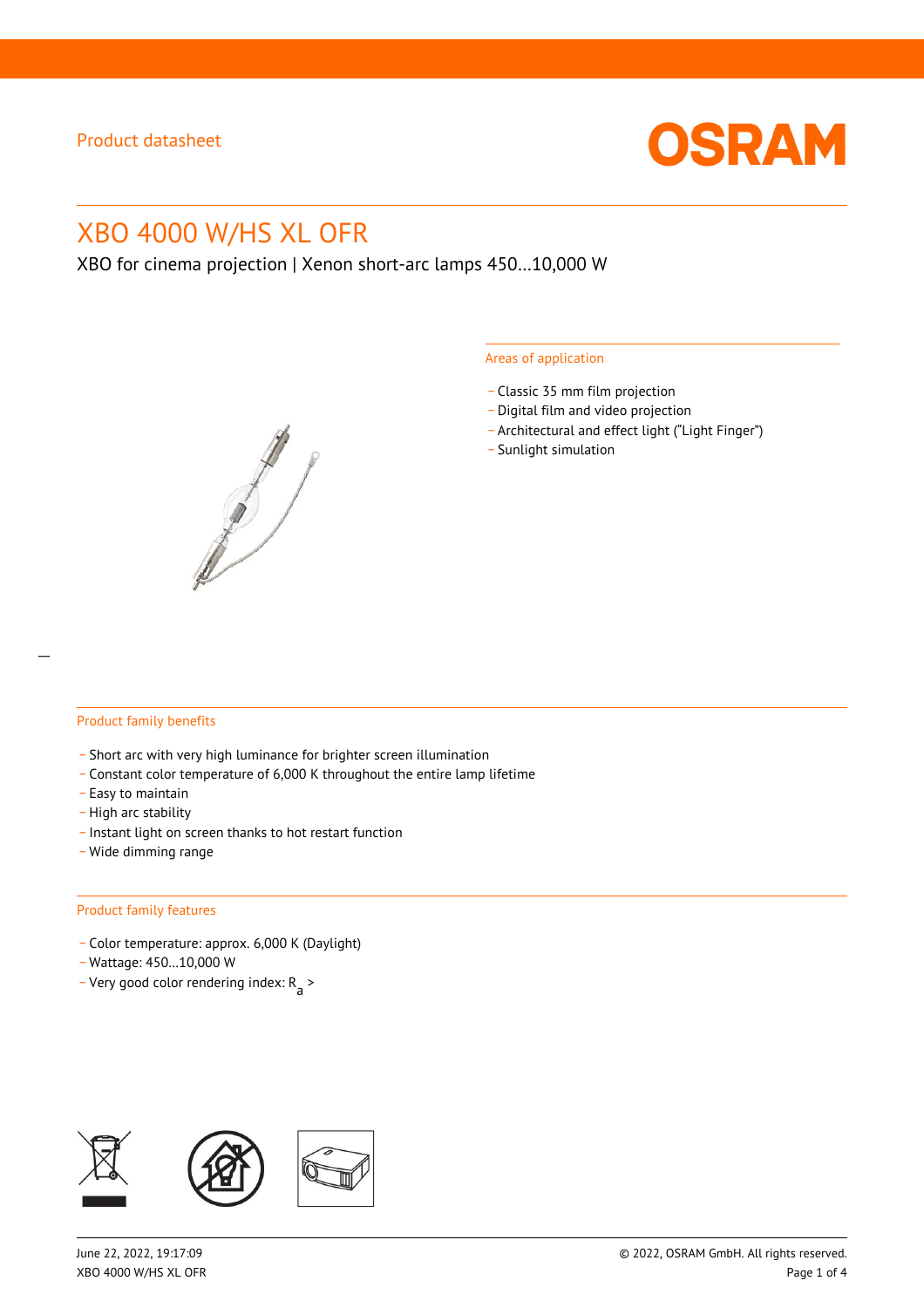# Product datasheet

### Technical data

### **Electrical data**

| <b>Nominal current</b> | 135 A     |
|------------------------|-----------|
| Current control range  | 80150 A   |
| Nominal wattage        | 4000.00 W |
| Nominal voltage        | 27.0 V    |

## **Dimensions & weight**



| <b>Diameter</b>                             | 70.0 mm                 |
|---------------------------------------------|-------------------------|
| Length                                      | $416.0 \text{ mm}$      |
| Length with base excl. base pins/connection | 370.00 mm               |
| Light center length (LCL)                   | $171.0 \text{ mm}^{-1}$ |
| Cable/wire length, input side               | 400 mm                  |
| Electrode gap cold                          | $7.0 \text{ mm}$        |
| <b>Product weight</b>                       | 1022.90 g               |
| Cable length                                | 400.0                   |

1) Distance from end of base to tip of electrode (cold)

### **Temperatures & operating conditions**

|--|

#### **Lifespan**

| 1500h<br>Lifespan |  |
|-------------------|--|

### **Additional product data**

| Base anode (standard designation)   | SFaX30-9.5 |  |
|-------------------------------------|------------|--|
| Base cathode (standard designation) | SFa30-7.9  |  |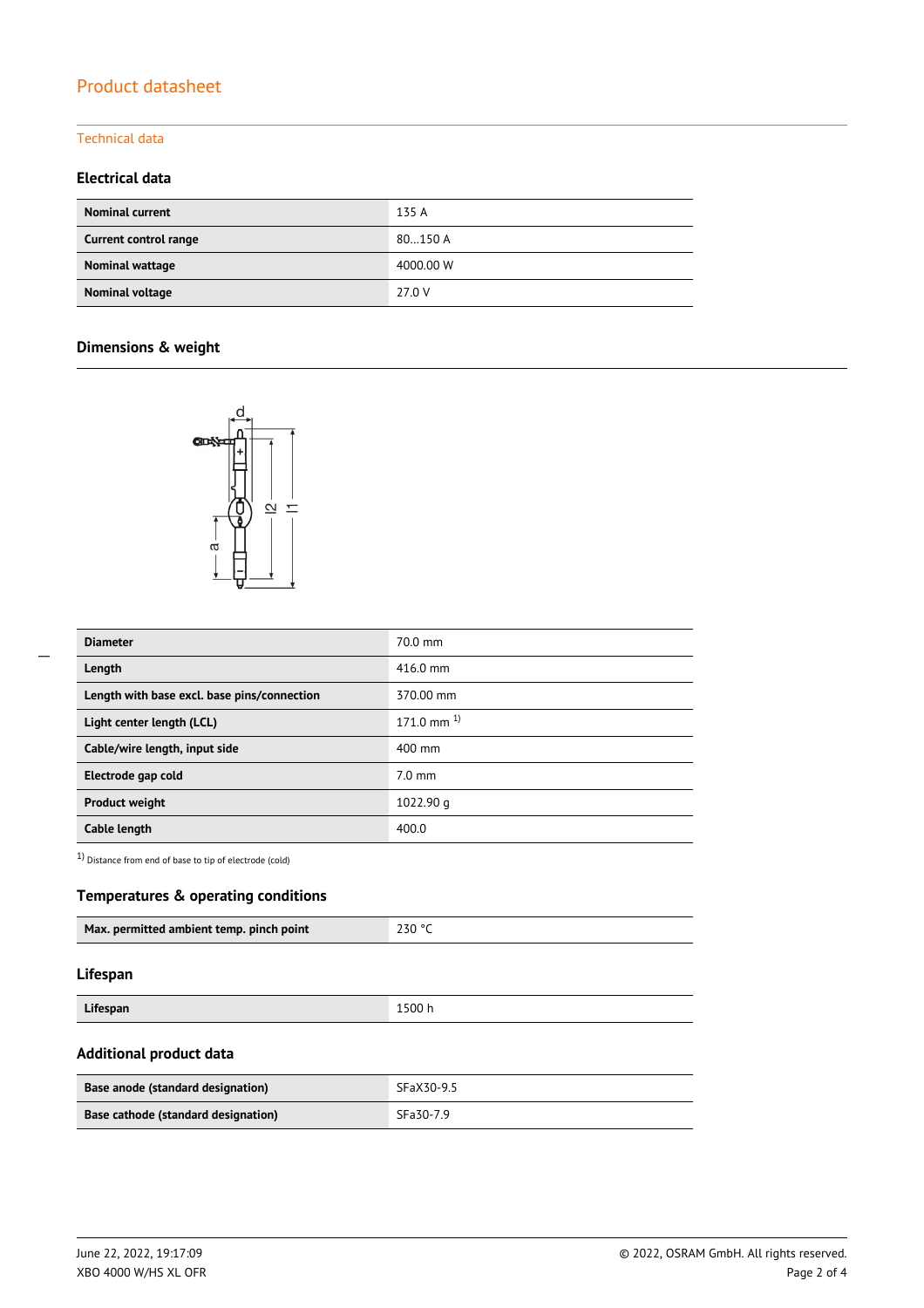# Product datasheet

# **Capabilities**

| Cooling                        | Forced $1$            |
|--------------------------------|-----------------------|
| <b>Burning position</b><br>$-$ | s30/p30 <sup>2)</sup> |

 $1$ Vertical and horizontal  $\,$ 

2) For vertical burning position: anode (+) on top

#### **Environmental information**

| Information according Art. 33 of EU Regulation (EC) 1907/2006 (REACh) |                                                                                                      |  |  |
|-----------------------------------------------------------------------|------------------------------------------------------------------------------------------------------|--|--|
| Date of Declaration                                                   | $01 - 01 - 2022$                                                                                     |  |  |
| 4008321201133   4008321412812<br><b>Primary Article Identifier</b>    |                                                                                                      |  |  |
| Candidate List Substance 1                                            | Lead                                                                                                 |  |  |
| CAS No. of substance 1                                                | 7439-92-1                                                                                            |  |  |
| <b>Safe Use Instruction</b>                                           | The identification of the Candidate List substance is<br>sufficient to allow safe use of the article |  |  |
| Declaration No. in SCIP database                                      | 65c64d0a-d452-470b-8914-c022a2c5a556                                                                 |  |  |

#### Country specific information

| <b>Product code</b> | <b>METEL code</b> | SEG-No. | <b>STK-Number</b> | UK Org |
|---------------------|-------------------|---------|-------------------|--------|
| 4008321412812       | OSRXBO4000HSXL    |         |                   |        |